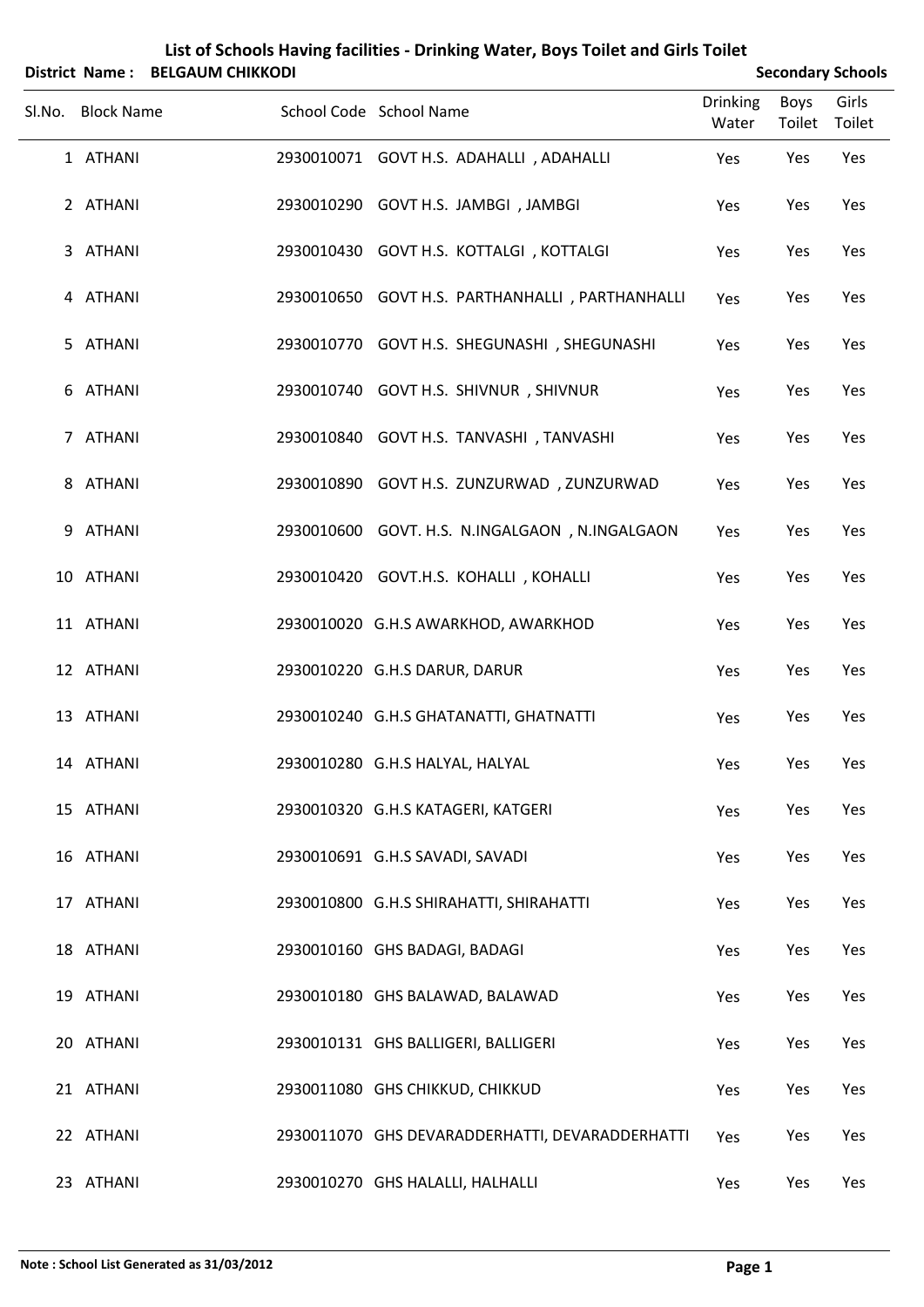|        |                   | District Name: BELGAUM CHIKKODI |                                                           | <b>Secondary Schools</b> |                |                 |
|--------|-------------------|---------------------------------|-----------------------------------------------------------|--------------------------|----------------|-----------------|
| Sl.No. | <b>Block Name</b> |                                 | School Code School Name                                   | <b>Drinking</b><br>Water | Boys<br>Toilet | Girls<br>Toilet |
|        | 24 ATHANI         |                                 | 2930010521 GHS MURAGUNDI, MURGUNDI                        | Yes                      | Yes            | Yes             |
|        | 25 ATHANI         |                                 | 2930010940 GHS RADDERHATTI, RADDERHATTI                   | Yes                      | Yes            | Yes             |
|        | 26 ATHANI         |                                 | 2930010681 GHS SATTI, SATTI                               | Yes                      | Yes            | Yes             |
|        | 27 ATHANI         |                                 | 2930010291 GOVT H.S. MARATHI (RMSA), JAMBGI               | Yes                      | Yes            | Yes             |
|        | 28 ATHANI         |                                 | 2930010590 GOVT H.S. NAGANUR P.K (RMSA), NAGNUR<br>P.K.   | Yes                      | Yes            | Yes             |
|        | 29 ATHANI         |                                 | 2930010930 GOVT H.S. SIDDEWADI (RMSA), SIDDEWADI          | Yes                      | Yes            | Yes             |
|        | 30 ATHANI         |                                 | 2930010532 GOVT H.S. TEVARATTI (RMSA), MADHABHAVI         | Yes                      | Yes            | Yes             |
|        | 31 ATHANI         |                                 | 2930010880 GOVT HIGH SCHOOL YAKKANCHI(RMSA),<br>YAKKANCHI | Yes                      | Yes            | Yes             |
|        | 32 ATHANI         |                                 | 2930010453 GOVT HS KOKATNUR, KOKATNUR                     | Yes                      | Yes            | Yes             |
|        | 33 ATHANI         |                                 | 2930010700 GOVT. H.S. SAPTSAGAR, SAPTSAGAR                | Yes                      | Yes            | Yes             |
|        | 34 ATHANI         |                                 | 2930010050 GOVT.H.S. ARALIHATTI, ARALIHATTI               | Yes                      | Yes            | Yes             |
|        | 35 CHIKODI        |                                 | 2930050900 GOVT H.S MALIKWAD, MALIKWAD                    | Yes                      | Yes            | Yes             |
|        | 36 CHIKODI        |                                 | 2930051570 GOVT H.S YADUR, YADUR                          | Yes                      | Yes            | Yes             |
|        | 37 CHIKODI        |                                 | 2930050244 GOVT H.S. CHIKODI, CHIKODI                     | Yes                      | Yes            | Yes             |
|        | 38 CHIKODI        |                                 | 2930050420 GOVT H.S. HATTARWAT, HATTARWAT                 | Yes                      | Yes            | Yes             |
|        | 39 CHIKODI        |                                 | 2930050630 GOVT H.S. KALLOL, KALLOL                       | Yes                      | Yes            | Yes             |
|        | 40 CHIKODI        |                                 | 2930050920 GOVT H.S. MAJALATTI, MAJALATTI                 | Yes                      | Yes            | Yes             |
|        | 41 CHIKODI        |                                 | 2930050641 GOVT HS KERUR, KERUR                           | Yes                      | Yes            | Yes             |
|        | 42 CHIKODI        |                                 | 2930051020 GOVT HS NAGARAL, NAGARAL                       | Yes                      | Yes            | Yes             |
|        | 43 CHIKODI        |                                 | 2930050701 GOVT UHS KAROSHI, KAROSHI                      | Yes                      | Yes            | Yes             |
|        | 44 CHIKODI        |                                 | 2930050740 GOVT. H.S. KABBUR, KABBUR                      | Yes                      | Yes            | Yes             |
|        | 45 CHIKODI        |                                 | 2930051060 GOVT. H.S. NAGARMUNNOLI,<br>NAGARMUNNOLI       | Yes                      | Yes            | Yes             |
|        | 46 CHIKODI        |                                 | 2930050180 AGHS CHINCHANI, CHINCHANI                      | Yes                      | Yes            | Yes             |

# **List of Schools Having facilities ‐ Drinking Water, Boys Toilet and Girls Toilet**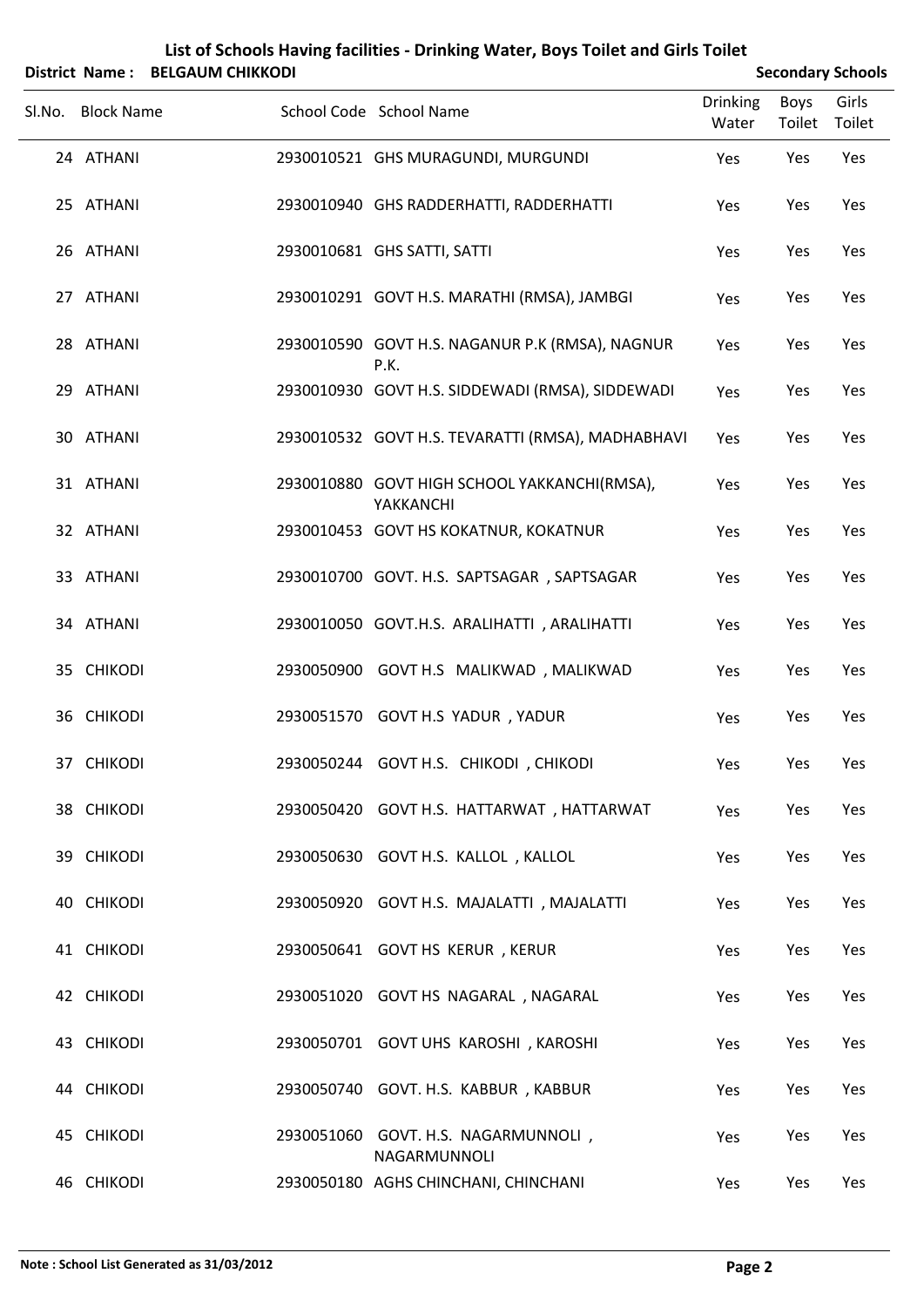| List of Schools Having facilities - Drinking Water, Boys Toilet and Girls Toilet<br><b>BELGAUM CHIKKODI</b><br><b>Secondary Schools</b><br><b>District Name:</b> |                   |  |                                                      |                 |        |        |  |  |
|------------------------------------------------------------------------------------------------------------------------------------------------------------------|-------------------|--|------------------------------------------------------|-----------------|--------|--------|--|--|
|                                                                                                                                                                  |                   |  | School Code School Name                              | <b>Drinking</b> | Boys   | Girls  |  |  |
|                                                                                                                                                                  | Sl.No. Block Name |  |                                                      | Water           | Toilet | Toilet |  |  |
|                                                                                                                                                                  | 47 CHIKODI        |  | 2930051010 GOVT H.S. NAVALIHAL, NAVALIHAL            | Yes             | Yes    | Yes    |  |  |
|                                                                                                                                                                  | 48 CHIKODI        |  | 2930050140 GOVT H.S.BELKUD, BELKUD                   | Yes             | Yes    | Yes    |  |  |
|                                                                                                                                                                  | 49 CHIKODI        |  | 2930051030 GOVT HIGH SCHOOL NANADI, NANADI           | Yes             | Yes    | Yes    |  |  |
|                                                                                                                                                                  | 50 CHIKODI        |  | 2930050400 GOVT.H.S BASAVANLGADDE, HIREKODI          | Yes             | Yes    | Yes    |  |  |
|                                                                                                                                                                  | 51 GOKAK          |  | 2930060343 GOVT NEW SECONDARYSCH, GOKAK              | Yes             | Yes    | Yes    |  |  |
|                                                                                                                                                                  | 52 GOKAK          |  | 2930060547 G H S KOLAVI, KOLAVI                      | Yes             | Yes    | Yes    |  |  |
|                                                                                                                                                                  | 53 GOKAK          |  | 2930060650 G H S MAKKALAGERI, MAKKALGERI             | Yes             | Yes    | Yes    |  |  |
|                                                                                                                                                                  | 54 GOKAK          |  | 2930060170 G. P. U. C URABHINAHATTI, BENCHMARDI (U). | Yes             | Yes    | Yes    |  |  |
|                                                                                                                                                                  | 55 GOKAK          |  | 2930060380 GHS HERNANDI, HIRNANDI                    | Yes             | Yes    | Yes    |  |  |
|                                                                                                                                                                  | 56 GOKAK          |  | 2930060579 GHS KHANGAON, KHANGAON                    | Yes             | Yes    | Yes    |  |  |
|                                                                                                                                                                  | 57 GOKAK          |  | 2930060660 GHS MADWAL, MADWAL                        | Yes             | Yes    | Yes    |  |  |
|                                                                                                                                                                  | 58 GOKAK          |  | 2930060677 GHS MALIDNNI, MALDINNI                    | Yes             | Yes    | Yes    |  |  |
|                                                                                                                                                                  | 59 GOKAK          |  | 2930060678 GOVT HS BENCHIMARDI(RMSA), MALDINNI       | Yes             | Yes    | Yes    |  |  |
|                                                                                                                                                                  | 60 GOKAK          |  | 2930060343 KHPS GOVT PU COLLEGE GOKAK, GOKAK         | Yes             | Yes    | Yes    |  |  |
|                                                                                                                                                                  | 61 HUKKERI        |  | 2930070560 GOVT H.S KOCHARI, KOCHARI                 | Yes             | Yes    | Yes    |  |  |
|                                                                                                                                                                  | 62 HUKKERI        |  | 2930070100 GOVT H.S. AWARGOL, AWARGOL                | Yes             | Yes    | Yes    |  |  |
|                                                                                                                                                                  | 63 HUKKERI        |  | 2930070140 GOVT H.S. BASTWAD, BASTWAD                | Yes             | Yes    | Yes    |  |  |
|                                                                                                                                                                  | 64 HUKKERI        |  | 2930070120 GOVT H.S. BENIWAD, BENIWAD                | Yes             | Yes    | Yes    |  |  |
|                                                                                                                                                                  | 65 HUKKERI        |  | 2930070290 GOVT H.S. GUDAS, GUDAS                    | Yes             | Yes    | Yes    |  |  |
|                                                                                                                                                                  | 66 HUKKERI        |  | 2930070570 GOVT H.S. KOT, KOT                        | Yes             | Yes    | Yes    |  |  |
|                                                                                                                                                                  | 67 HUKKERI        |  | 2930070820 GOVT H.S. SHIRGAON, SHIRGAON              | Yes             | Yes    | Yes    |  |  |
|                                                                                                                                                                  | 68 HUKKERI        |  | 2930070030 GOVT HS ARJUNWAD, ARJUNWAD                | Yes             | Yes    | Yes    |  |  |
|                                                                                                                                                                  | 69 HUKKERI        |  | 2930070010 GOVT HS ATTIHAL, ATTIHAL                  | Yes             | Yes    | Yes    |  |  |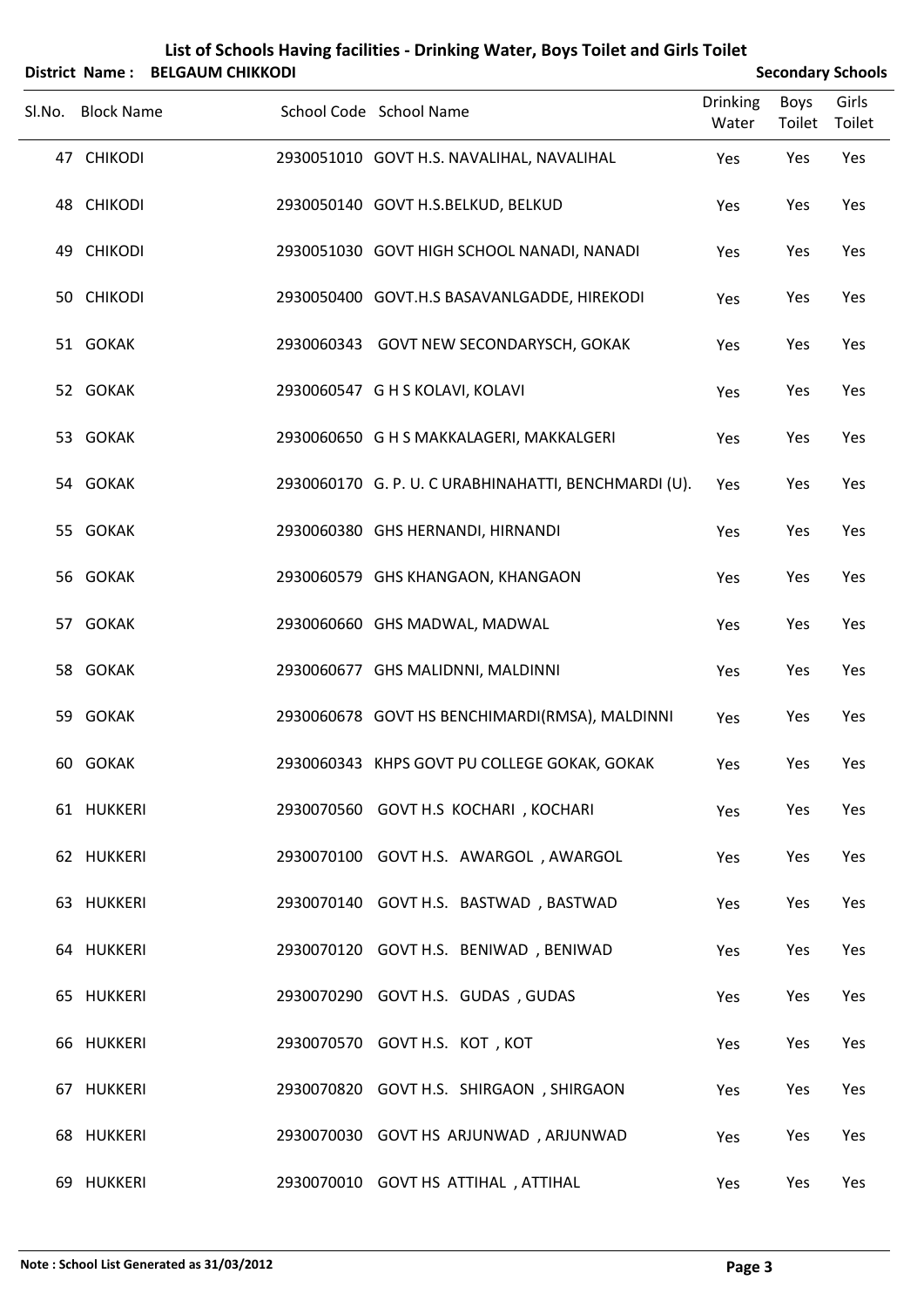| List of Schools Having facilities - Drinking Water, Boys Toilet and Girls Toilet<br>District Name: BELGAUM CHIKKODI<br><b>Secondary Schools</b> |                   |  |                                                                      |                          |                       |                 |  |  |
|-------------------------------------------------------------------------------------------------------------------------------------------------|-------------------|--|----------------------------------------------------------------------|--------------------------|-----------------------|-----------------|--|--|
|                                                                                                                                                 | Sl.No. Block Name |  | School Code School Name                                              | <b>Drinking</b><br>Water | <b>Boys</b><br>Toilet | Girls<br>Toilet |  |  |
|                                                                                                                                                 | 70 HUKKERI        |  | 2930070240 GOVT HS BAAD, BAAD                                        | Yes                      | Yes                   | Yes             |  |  |
|                                                                                                                                                 | 71 HUKKERI        |  | 2930070180 GOVT HS BASAPUR, BASAPUR                                  | Yes                      | Yes                   | Yes             |  |  |
|                                                                                                                                                 | 72 HUKKERI        |  | 2930070420 GOVT HS HOSUR, HOSUR                                      | Yes                      | Yes                   | Yes             |  |  |
|                                                                                                                                                 | 73 HUKKERI        |  | 2930070490 GOVT HS ISLAMPUR, ISLAMPUR                                | Yes                      | Yes                   | Yes             |  |  |
|                                                                                                                                                 | 74 HUKKERI        |  | 2930070590 GOVT HS KESTI, KESTI                                      | Yes                      | Yes                   | Yes             |  |  |
|                                                                                                                                                 | 75 HUKKERI        |  | 2930070740 GOVT HS NAGANUR K.M., NAGANUR K.M.                        | Yes                      | Yes                   | Yes             |  |  |
|                                                                                                                                                 | 76 HUKKERI        |  | 2930071000 GOVT HS YARGATTI, YARGATTI                                | Yes                      | Yes                   | Yes             |  |  |
|                                                                                                                                                 | 77 HUKKERI        |  | 2930070922 GOVT UHS SANKESHWAR, SANKESHWAR                           | Yes                      | Yes                   | Yes             |  |  |
|                                                                                                                                                 | 78 HUKKERI        |  | 2930071020 GOVT UHS YAMKANMARDI,<br>YAMKANMARDI                      | Yes                      | Yes                   | Yes             |  |  |
|                                                                                                                                                 | 79 HUKKERI        |  | 2930070980 SDBH GHS ULLAGADDI KHANAPUR,<br><b>ULLAGADDI KHANAPUR</b> | Yes                      | Yes                   | Yes             |  |  |
|                                                                                                                                                 | 80 HUKKERI        |  | 2930070670 GOVT H.S.H-MASTIHOLI, MANGUTTI                            | Yes                      | Yes                   | Yes             |  |  |
|                                                                                                                                                 | 81 HUKKERI        |  | 2930070150 GOVT.H.S.BELAVI, BELAVI                                   | Yes                      | Yes                   | Yes             |  |  |
|                                                                                                                                                 | 82 HUKKERI        |  | 2930070480 GOVT.H.S.HULLOLI, HULLOLI                                 | Yes                      | Yes                   | Yes             |  |  |
|                                                                                                                                                 | 83 HUKKERI        |  | 2930070540 GOVT.H.S.KARGUPPI, KARGUPPI                               | Yes                      | Yes                   | Yes             |  |  |
|                                                                                                                                                 | 84 HUKKERI        |  | 2930070530 GOVT.H.S.KOTABAGI, KOTABAGI                               | Yes                      | Yes                   | Yes             |  |  |
|                                                                                                                                                 | 85 HUKKERI        |  | 2930070665 GOVT.H.S.MAVANUR, MAVANUR                                 | Yes                      | Yes                   | Yes             |  |  |
|                                                                                                                                                 | 86 HUKKERI        |  | 2930070770 GOVT.H.S.NERLI, NERLI                                     | Yes                      | Yes                   | Yes             |  |  |
|                                                                                                                                                 | 87 HUKKERI        |  | 2930070362 GOVT.U.H.S.HUKKERI, HUKKERI                               | Yes                      | Yes                   | Yes             |  |  |
|                                                                                                                                                 | 88 HUKKERI        |  | 2930071040 R.L.S.H.S.YELIMUNNOLI, YELIMUNNOLI                        | Yes                      | Yes                   | Yes             |  |  |
|                                                                                                                                                 | 89 HUKKERI        |  | 2930071150 U.G.H.S. HIDAKAL DAM (RMSA), HIDAKAL<br><b>DAM</b>        | Yes                      | Yes                   | Yes             |  |  |
|                                                                                                                                                 | 90 KAGWAD         |  | 2930130151 GOVT H.S. SHIRGUPPI, SHIRGUPPI                            | Yes                      | Yes                   | Yes             |  |  |
|                                                                                                                                                 | 91 KAGWAD         |  | 2930130192 GOVT.H.S UGAR K.D., UGAR K.D.                             | Yes                      | Yes                   | Yes             |  |  |
|                                                                                                                                                 | 92 KAGWAD         |  | 2930130091 GOVT HIGH SCHOOL.MANGASULI,<br><b>MANGUSULI</b>           | Yes                      | Yes                   | Yes             |  |  |

## **Note : School List Generated as 31/03/2012 Page 4**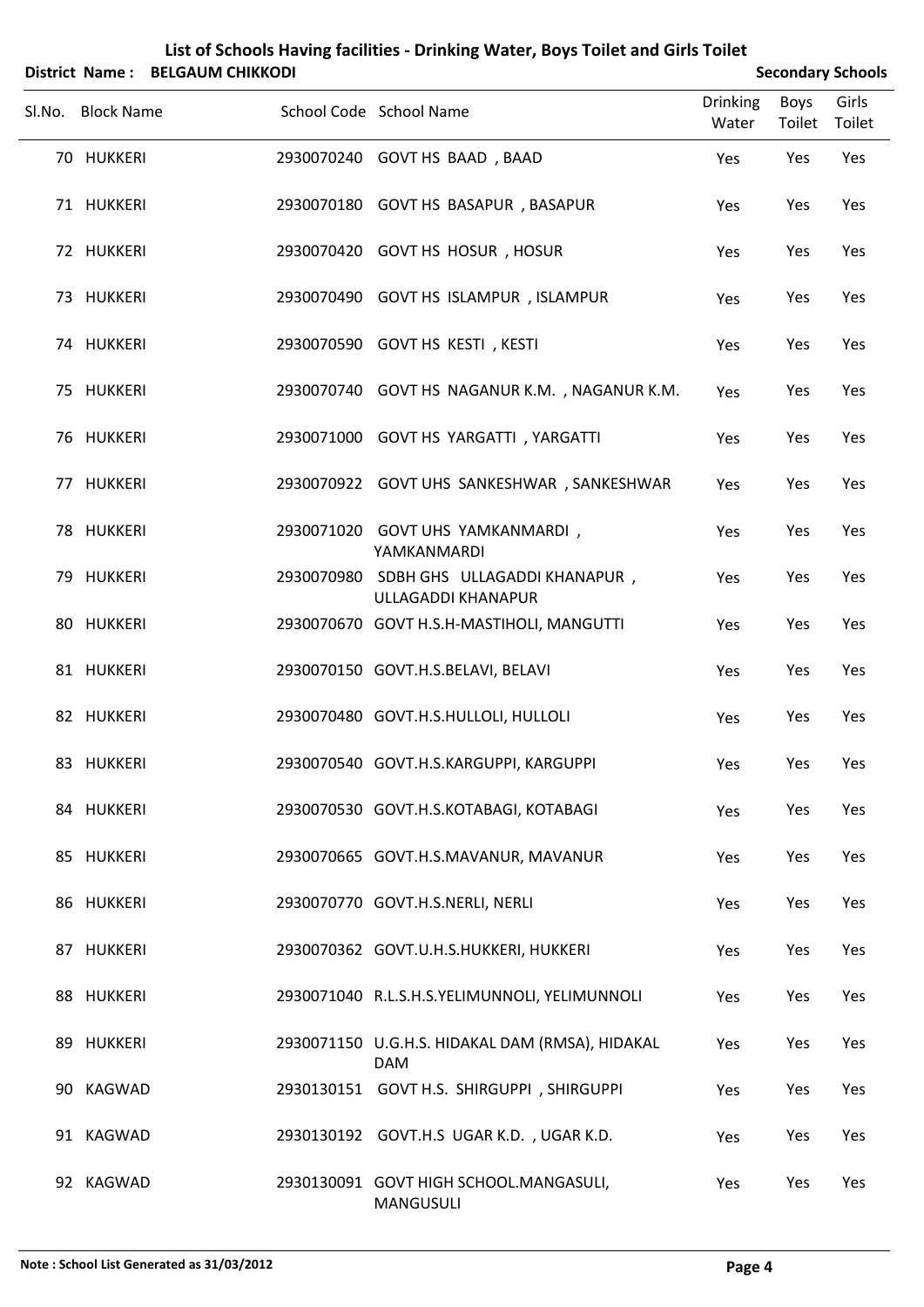|        |                   | District Name: BELGAUM CHIKKODI |                                                              |                          |                | <b>Secondary Schools</b> |
|--------|-------------------|---------------------------------|--------------------------------------------------------------|--------------------------|----------------|--------------------------|
| Sl.No. | <b>Block Name</b> |                                 | School Code School Name                                      | <b>Drinking</b><br>Water | Boys<br>Toilet | Girls<br>Toilet          |
|        | 93 MUDALGI        |                                 | 2930140080 GOVT. PU COLLEGE BALOBAL, BALOBAL                 | Yes                      | Yes            | Yes                      |
|        | 94 MUDALGI        |                                 | 2930140456 GOVT. URDU HIGH SCHOOL MUDALGI,<br><b>MUDALGI</b> | Yes                      | Yes            | Yes                      |
|        | 95 MUDALGI        |                                 | 2930140580 BVN H.S. SUNADHOLI, SUNADHOLI                     | Yes                      | Yes            | Yes                      |
|        | 96 MUDALGI        |                                 | 2930140111 G.H.S BILKUNDI, BILKUNDI                          | Yes                      | Yes            | Yes                      |
|        | 97 MUDALGI        |                                 | 2930140545 G.H.S RAJAPUR, RAJAPUR                            | Yes                      | Yes            | Yes                      |
|        | 98 MUDALGI        |                                 | 2930140100 G.H.S. BETAGIRI, BETAGERI                         | Yes                      | Yes            | Yes                      |
|        | 99 MUDALGI        |                                 | 2930140180 G.H.S. DURDUNDI, DURDUNDI                         | Yes                      | Yes            | Yes                      |
|        | 100 MUDALGI       |                                 | 2930140456 G.H.S. GURLAPUR, MUDALGI                          | Yes                      | Yes            | Yes                      |
|        | 101 MUDALGI       |                                 | 2930140283 G.H.S. HUNASHAL, HUNSHAL (P.G.)                   | Yes                      | Yes            | Yes                      |
|        | 102 MUDALGI       |                                 | 2930140290 G.H.S. HUNSHAL, HUNSHAL (P.Y)                     | Yes                      | Yes            | Yes                      |
|        | 103 MUDALGI       |                                 | 2930140680 G.H.S. KHANNATI, KHANATTI                         | Yes                      | Yes            | Yes                      |
|        | 104 MUDALGI       |                                 | 2930140380 G.H.S. KOUJALGI, KOUJALGI                         | Yes                      | Yes            | Yes                      |
|        | 105 MUDALGI       |                                 | 2930140424 G.H.S. MALLAPUR PG, MALLAPUR P.G.(G)              | Yes                      | Yes            | Yes                      |
|        | 106 MUDALGI       |                                 | 2930140456 G.H.S. MUDALGI, MUDALGI                           | Yes                      | Yes            | Yes                      |
|        | 107 MUDALGI       |                                 | 2930140501 G.H.S. PAMALADINND, PAMALDINNI                    | Yes                      | Yes            | Yes                      |
|        | 108 MUDALGI       |                                 | 2930140560 G.H.S. SHINDIKURBET, SHINDIKURBET                 | Yes                      | Yes            | Yes                      |
|        | 109 MUDALGI       |                                 | 2930140570 G.H.S. SHIVAPUR, SHIVAPUR(H)                      | Yes                      | Yes            | Yes                      |
|        | 110 MUDALGI       |                                 | 2930140430 GHS MANNIKERI (RMSA), MANNIKERI                   | Yes                      | Yes            | Yes                      |
|        | 111 MUDALGI       |                                 | 2930140492 GHS NALLANATTI (RMSA), NALLANATTI                 | Yes                      | Yes            | Yes                      |
|        | 112 MUDALGI       |                                 | 2930140489 GHS PU COLLEGE NAGNUR, NAGNUR                     | Yes                      | Yes            | Yes                      |
|        | 113 MUDALGI       |                                 | 2930140662 GOVT PU COLLEGE WADERHATTI,<br><b>WADERHATTI</b>  | Yes                      | Yes            | Yes                      |
|        | 114 MUDALGI       |                                 | 2930140040 GOVT. HIGH SCHOOL AWARADI, AWARADI                | Yes                      | Yes            | Yes                      |
|        | 115 MUDALGI       |                                 | 2930140720 GOVT. HIGH SCHOOL HONAKUPPI,<br><b>HONAKUPPI</b>  | Yes                      | Yes            | Yes                      |

**List of Schools Having facilities ‐ Drinking Water, Boys Toilet and Girls Toilet**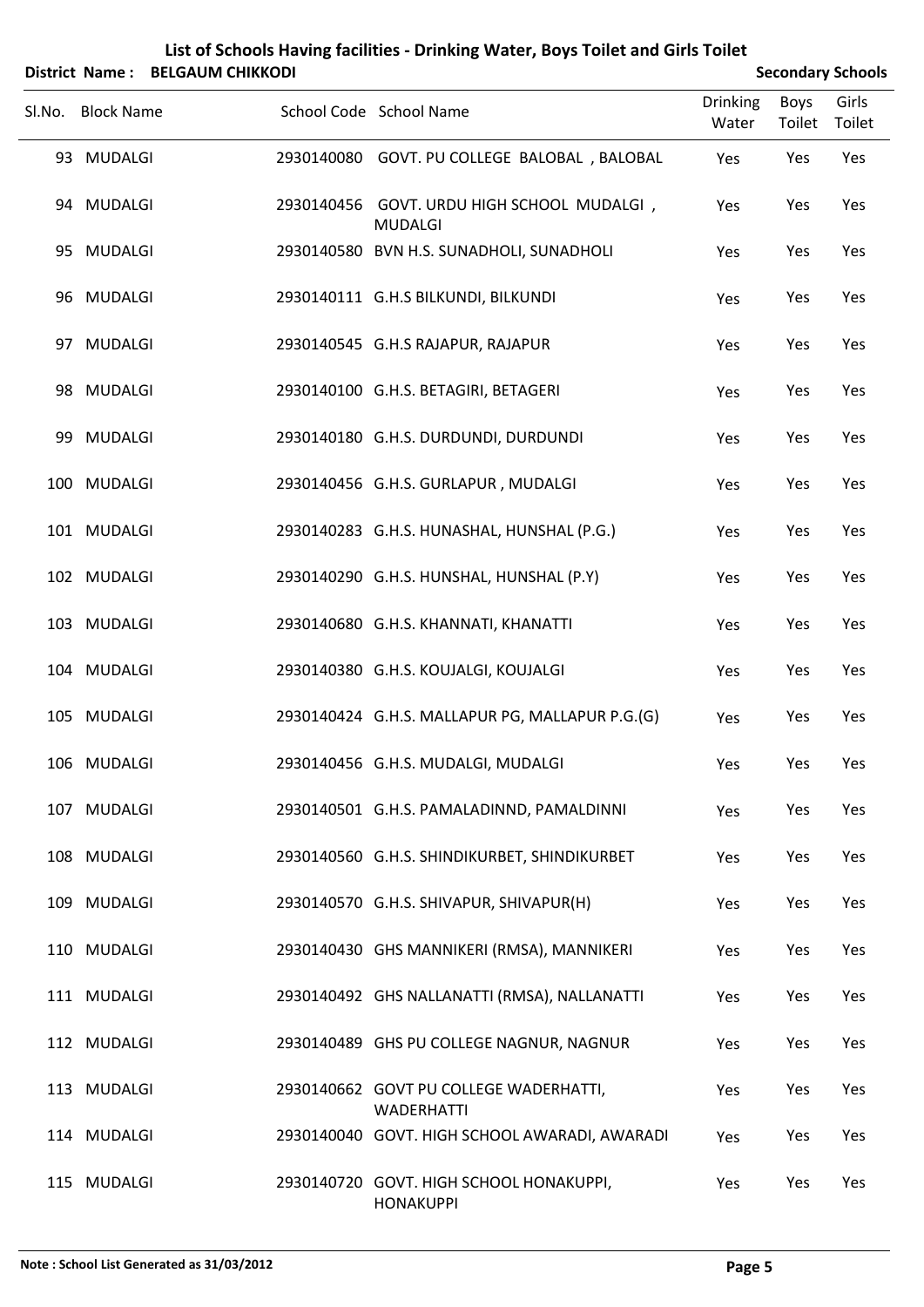### **List of Schools Having facilities ‐ Drinking Water, Boys Toilet and Girls Toilet District Name: BELGAUM CHIKKODI Secondary** Schools

| Sl.No. | <b>Block Name</b> | School Code School Name                                           | <b>Drinking</b><br>Water | <b>Boys</b><br>Toilet | Girls<br>Toilet |  |
|--------|-------------------|-------------------------------------------------------------------|--------------------------|-----------------------|-----------------|--|
|        | 116 MUDALGI       | 2930140300 GOVT. HIGH SCHOOL JOKKANATTI,<br><b>JOKKANATTI</b>     | Yes                      | Yes                   | Yes             |  |
|        | 117 MUDALGI       | 2930140671 GOVT. HIGH SCHOOL KOPADATTI, YADAWAD                   | Yes                      | Yes                   | Yes             |  |
|        | 118 MUDALGI       | 2930140440 GOVT. HIGH SCHOOL MELAVANKI, MELVANKI                  | Yes                      | Yes                   | Yes             |  |
|        | 119 MUDALGI       | 2930140470 GOVT. HIGH SCHOOL MUSAGUPPI,<br><b>MUSGUPPI</b>        | Yes                      | Yes                   | Yes             |  |
|        | 120 MUDALGI       | 2930140594 GOVT. HIGH SCHOOL TALAKATNAL,<br>TALAKATNAL            | Yes                      | Yes                   | Yes             |  |
|        | 121 MUDALGI       | 2930140640 GOVT. HIGH SCHOOL UDAGATTI, UDAGATTI                   | Yes                      | Yes                   | Yes             |  |
|        | 122 NIPPANI       | 2930090291 GOVT H.S NEJ , NEJ                                     | Yes                      | Yes                   | Yes             |  |
|        | 123 NIPPANI       | 2930090150 GOVT H.S. HUNNARAGI, HUNNARAGI                         | Yes                      | Yes                   | Yes             |  |
|        | 124 NIPPANI       | 2930090321 GOVT U.H.S. SADALAGA, SADALAGA                         | Yes                      | Yes                   | Yes             |  |
|        | 125 NIPPANI       | 2930090470 GOVT. H.S. DHONEWADI, DHONEWADI                        | Yes                      | Yes                   | Yes             |  |
|        | 126 NIPPANI       | 2930090210 GOVT. H.S. KUNNUR, KUNNUR                              | Yes                      | Yes                   | Yes             |  |
|        | 127 NIPPANI       | 2930090305 GOVT. H.S. NIPPANI NIPPANI, NIPPANI                    | Yes                      | Yes                   | Yes             |  |
|        | 128 NIPPANI       | 2930090040 GOVT.H.S. BARWAD, BARWAD                               | Yes                      | Yes                   | Yes             |  |
|        | 129 NIPPANI       | 2930090321 GOVT GIRLS COMP. COLLEGE, SADALAGA                     | Yes                      | Yes                   | Yes             |  |
|        | 130 NIPPANI       | 2930090400 GOVT H.S. SHIRAGAON, SHRIPEWADI                        | Yes                      | Yes                   | Yes             |  |
|        | 131 NIPPANI       | 2930090220 GOVT HIGH SCHOOL APPACHIWADI (RMSA),<br><b>KURLI</b>   | Yes                      | Yes                   | Yes             |  |
|        | 132 NIPPANI       | 2930090270 GOVT HIGH SCHOOL MATTIWADE (RMSA),<br><b>MATTIWADE</b> | Yes                      | Yes                   | Yes             |  |
|        | 133 NIPPANI       | 2930090250 GOVT HS MANAKAPUR, MANAKAPUR                           | Yes                      | Yes                   | Yes             |  |
|        | 134 NIPPANI       | 2930090150 GOVT.H.S.SHIRADWAD, HUNNARAGI                          | Yes                      | Yes                   | Yes             |  |
|        | 135 RAIBAG        | 2930100020 GHS ALAGAWADI, ALAGAWADI                               | Yes                      | Yes                   | Yes             |  |
|        | 136 RAIBAG        | 2930100011 GHS ALAKNUR, ALAKNUR                                   | Yes                      | Yes                   | Yes             |  |
|        | 137 RAIBAG        | 2930100160 GHS DIGGEWADI, DIGGEWADI                               | Yes                      | Yes                   | Yes             |  |
|        | 138 RAIBAG        | 2930100530 GHS HAL SHIRGUR, SHIRGUR                               | Yes                      | Yes                   | Yes             |  |